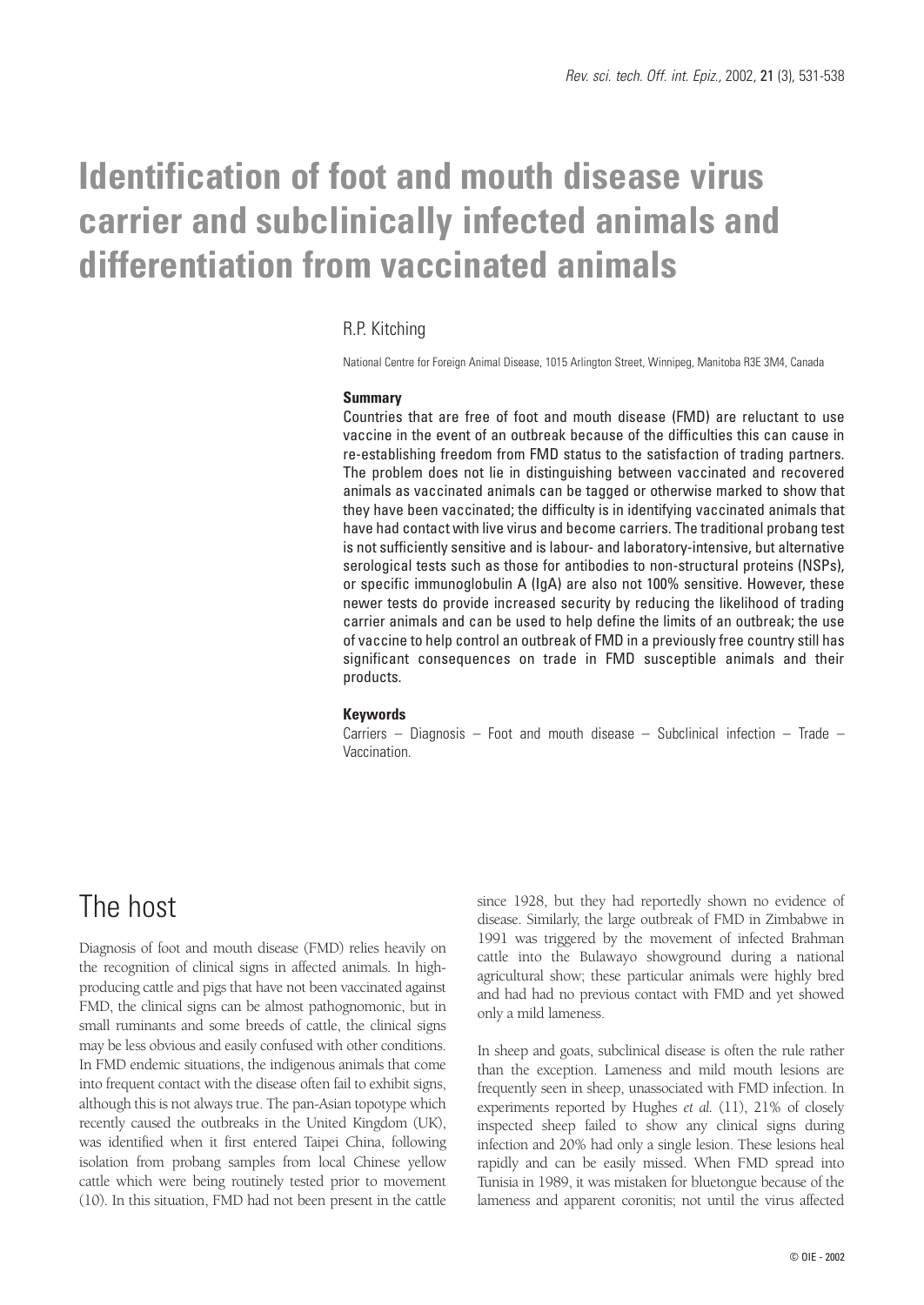cattle was the lameness imputed to FMD, by which time the disease had already spread into Algeria, from where it moved into Morocco.

# The virus

The occurrence of subclinical disease is not only dependent on the natural immunity of susceptible species, but also on the strain of FMD virus (FMDV). The Hong Kong topotype of type O FMDV is adapted well to pigs, to the extent that it has been isolated from a species other than pigs only once, namely from a bovine in the Philippines. Whether or not this animal showed clinical disease is unclear, but the possibility remains that the virus could frequently infect buffalo or cattle in South-East Asia without being clinically obvious. When this virus was experimentally inoculated intradermolingually into two cattle, it failed to infect one and only caused a local lesion on the other (9, 22). This is an extreme example, but demonstrates that the virus itself can manifest different infectivity and consequent clinical appearance in different susceptible species. The type O virus that caused the 1994 outbreak of FMD in Bulgaria was derived from the Middle East. This virus was claimed not to infect pigs, on the basis that when a group was inadvertently fed milk from an infected bovine the animals failed to develop disease. This claim was never tested experimentally and it was not even confirmed that the milk contained significant titres of virus. The implication was that the virus had not had contact with pigs for a considerable time and had become adapted to sheep. However, the Veterinary Authorities of Israel did report isolating FMDV from wild pigs in the Jordan Valley, suggesting that adaptation of these Middle East strains was by no means absolute. Insufficient experimental work has been conducted on the different strains of FMDV to investigate most of the FMDV host specificity claims, which are often little more than anecdotal. Experience with attenuated strains of FMDV used as vaccines in the past would indicate that any reduced virulence or host adaptation of the virus is likely not to remain inviolate due to the high mutation rate of the virus. The genomic explanation for reduced virulence and possible host species preference is being examined and a connection between attenuation and a deletion in the 3A gene has been postulated (2, 15). However, much still needs to be explained.

# **Vaccination**

In FMD endemic countries that vaccinate against the disease and in countries which vaccinate during an outbreak of FMD, the possibility is high that clinical disease will be masked in those animals which have only partial immunity and which are exposed to live virus. These animals may show some clinical signs that would be detected by a trained clinician, but such signs will usually be missed by owners and untrained animal health personnel. However, these animals are likely to remain a source of infection to in-contact susceptible species and the virus can be maintained unobserved in a vaccinated population. Similarly, animals vaccinated during an outbreak of FMD will pass through a period of partial immunity before the vaccine becomes fully effective, during which clinical signs will be reduced or prevented, but infection and virus transmission can still occur (8). The speed at which vaccination induces protective immunity and prevents transmission depends on the potency of the vaccine against the outbreak strain and the level of viral exposure, but may be as short as four days (6, 19).

### Persistent infection

Ruminant animals that have recovered from infection with FMDV and vaccinated ruminants that have had contact with live virus may retain infection in the pharyngeal region for a variable period of time. The carrier is defined as an animal from which live virus can be recovered after 28 days following infection. This is not an exceptional situation and over 50% of ruminants exposed to live FMDV become carriers; pigs do not become carriers (7). The duration of the carrier state depends on the species and individual. The African buffalo (*Syncerus caffer*) may carry virus for over five years, cattle for over three years, sheep for up to nine months (20), goats and wild ruminants for shorter periods of time and for South American camelids, no carrier state exists (4). Eventually the carrier does eliminate the virus.

The virus persists in the basal layer cells of the pharyngeal epithelium, particularly of the dorsal soft palate (23). Existing methods do not permit detection of the virus in the more superficial layers of cells and how the virus is excreted into the pharynx is not clear. Another unknown aspect is how the virus changes from a lytic agent, which destroys the host cell, into one that can establish a persistent infection. A mutation possibly reduces the ability of the persistent virus to shut down host cell metabolism. A further back-mutation may then restore the lytic action of the virus, ultimately resulting in elimination. However, this remains to be proven.

The establishment of the carrier state and the duration of this state depends on the host species, but probably also on the strain and serotype of FMDV and even on the breed of host species. All three serotypes of the South African Territories (SAT) viruses are found in the wild African buffalo populations of Botswana and Zimbabwe, but rarely are the commercially farmed Brahman cattle of the region found to be carrying either SAT 1 or SAT 3. In the last twenty years a series of outbreaks of SAT 2 was observed in the FMD-free zone of Zimbabwe and one Brahman bull in particular remained a carrier of SAT 2 virus for over three years. In addition, during the 1991 outbreak of SAT 2 in Zimbabwe, it was notable that the European cattle, although affected, carried the virus for a shorter period than the Brahman cattle. The SAT viruses occasionally spread out of Africa into the Middle East and most recently, into Saudi Arabia during 2000. However, although the O, A and Asia 1 serotypes persist in this region, in spite of limited attempts at control, the SAT viruses die out.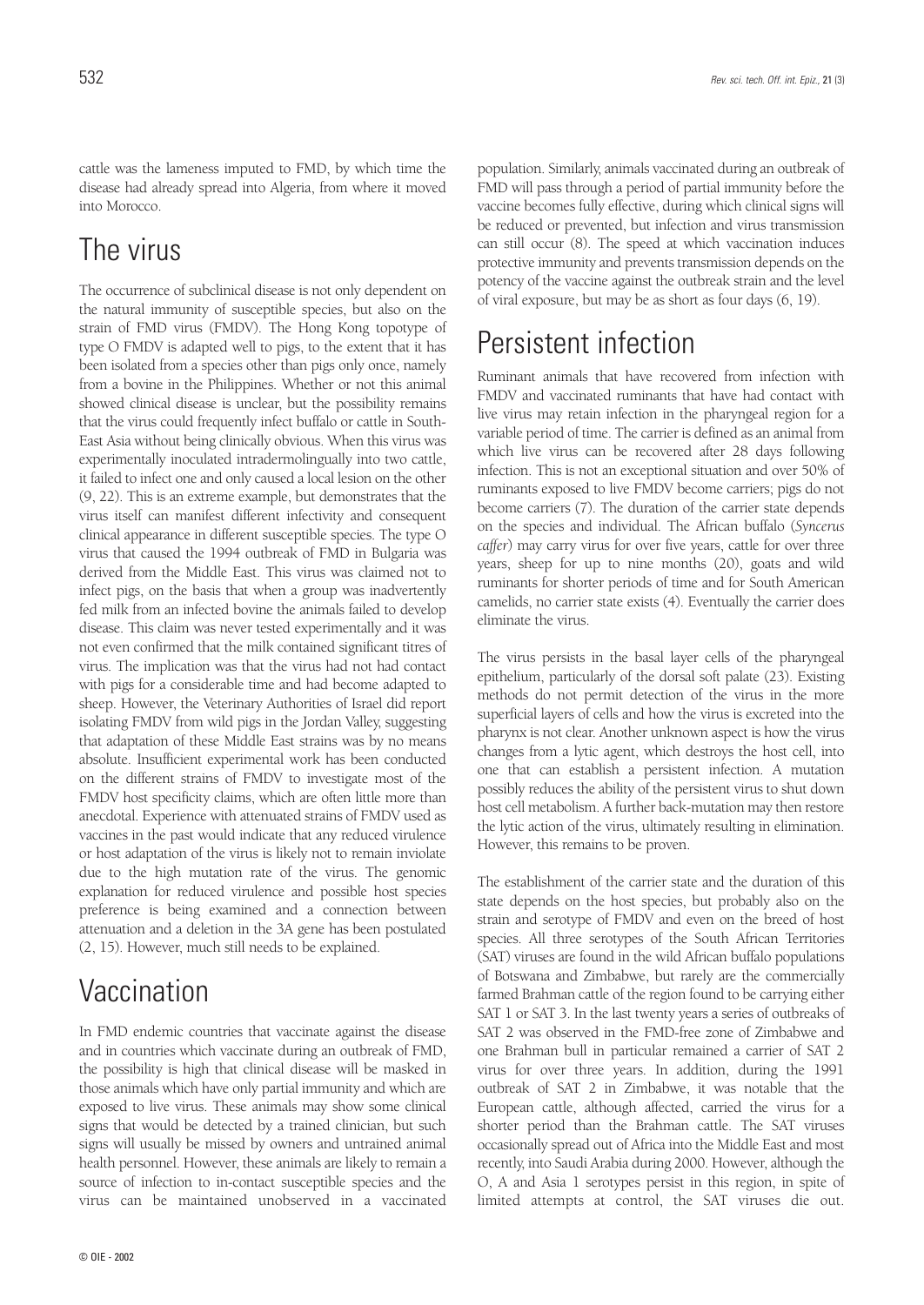This implies that the cattle, sheep and goats are unable to maintain the SAT serotypes, or conversely, these serotypes require particular host species, either the Brahman for SAT 2 or the African buffalo, to be maintained. Similarly, the distribution of the Asia 1 serotype would suggest that the virus has been constrained from establishing itself outside of Asia.

Whether the geographical restriction of serotypes and even strains of FMDV is related to the ability of the virus to establish the carrier state in particular susceptible species or breeds is not known, but should that be the case, it presents a powerful argument for considering the importance of the carrier in the epidemiology of FMD.

### Carriers causing outbreaks

Transmission of FMDV from a carrier bovine to a susceptible incontact bovine has never been shown under experimental conditions, despite a considerable number of attempts. In one series of experiments, carriers were inoculated with dexamethasone in order to depress their immune systems. These animals were kept in contact with susceptible cattle, but this had the reverse effect of causing the virus to disappear from the pharynx, only to reappear once the treatment was stopped (12). Even dosing the in-contact animals with dexamethasone failed to result in transmission. A further experiment in which carriers were infected with rinderpest virus, which destroys host T cells, also failed to increase the level of pharyngeal FMDV (M.C. Ilott, unpublished data).

An experiment with carrier African buffalo, kept in contact with susceptible cattle and additional susceptible buffalo, did succeed, but the results were difficult to explain (5). A group of three FMD-free buffalo were infected with SAT 2 virus and kept in an enclosure with four susceptible cattle on an island in Lake Kariba. The buffalo developed clinical FMD and recovered without transmitting the disease to the cattle. The buffalo all became carriers and four months later, two further FMD-free buffalo were introduced. Seven weeks after the introduction of the two additional buffalo, the cattle developed clinical FMD, which then spread to the two new buffalo. What triggered the transmission event was not clear, but the cattle were confirmed to be infected with the same virus as that carried by the originally infected buffalo. All the animals were monitored throughout the experiment and regular samples collected from the pharynx to confirm the continuing persistence of the virus. The transmission of SAT 2 virus from carrier buffalo to cattle under controlled conditions was also shown by Vosloo *et al.* (21).

There have been a number of anecdotal accounts of carriers starting new outbreaks of FMD in the field (18). The strongest evidence for the involvement of carriers comes from Zimbabwe in 1989 and 1991. Following an outbreak of SAT 2 FMD in 1987, cattle on affected and neighbouring farms were vaccinated and kept in quarantine for 18 months. Following this, movement off the farms was allowed, but soon there were further outbreaks, shown by nucleotide sequencing as being due to the same virus as the 1987 outbreaks, associated with cattle from the quarantined farms. The same control programme was implemented in this new series of outbreaks and vaccinated farms were quarantined again for 18 months. After this period, cattle were moved from one of the farms on which vaccinated animals were present and which had been close to a known infected farm near Bulawayo, but which itself had not been identified as being infected. Cattle were moved to a feedlot north of Harare, where a new outbreak occurred, shown by nucleotide sequencing to be due to the same strain of SAT 2 virus that had caused the 1989 outbreaks. Although the cattle which had been moved were not individually identified and sampled, samples taken from the farm of origin of the animals showed the presence of carriers. What was particularly interesting was that no vaccine had been used on the farm since 1989 and a new population of susceptible young stock was now present on the farm, together with the carrier animals, but no transmission of virus had taken place. However, when carriers were moved and mixed with cattle from other farms, transmission had occurred. This scenario cannot be proven, but the hypothesis is that the stress of moving and mixing the carrier cattle was sufficient to cause these animals to start excreting sufficient virus to precipitate a new outbreak.

# Identifying the carrier and subclinically infected animal

The definitive identification of carrier or subclinically infected animals requires recovery of live FMDV from those animals. The predilection of the virus for the epithelium of the pharynx makes this tissue the most suitable to sample, a procedure which can be carried out using the probang sampling cup (13). This is a hollow metal cup with a slightly sharpened edge, attached from the centre of the bowl by a long wire, approximately half a metre long, to a handle at the free end, which can be pushed into the mouth of the animal being tested, over the base of the tongue into the pharynx. The cup is then withdrawn, collecting as it is pulled out, mucous and superficial cellular material from the pharynx. The contents of the cup are usually mixed with a neutral buffer solution and if not examined immediately, kept frozen over liquid nitrogen or on dry ice (solid carbon dioxide). Live virus can be cultured on sensitive tissue culture such as primary bovine thyroid cells or lamb kidney cells. Carrier animals, which have either recovered from clinical disease, or have been vaccinated and subsequently acquired infection following contact with live virus, will also have high levels of specific anti-FMDV antibody present in the pharyngeal mucous and treatment of the probang sample with chlorofluorocarbon can help dissociate the virus/antibody complexes and increase the possibility of recovering virus on tissue culture. Subclinically infected animals, other than those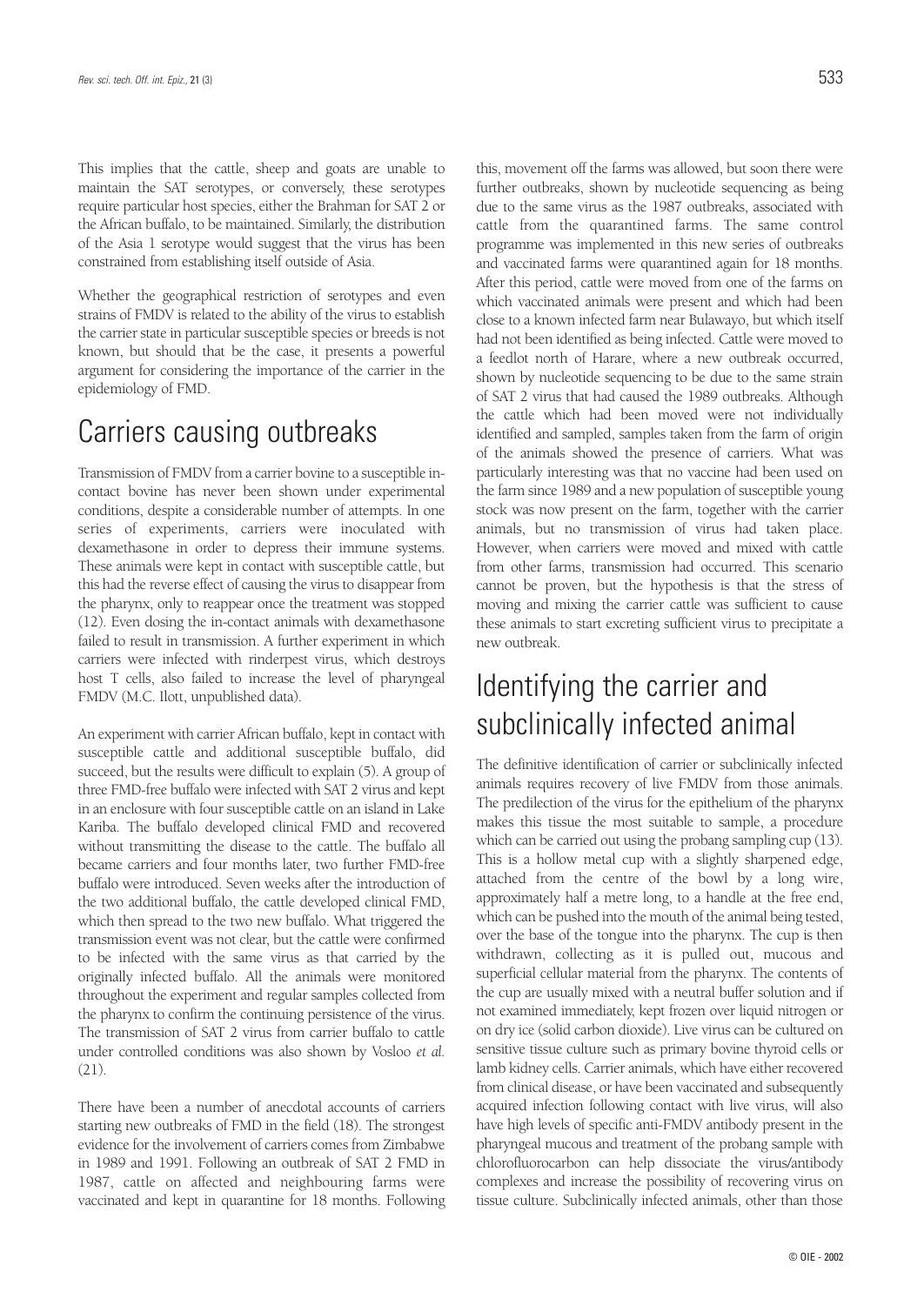with partial vaccinal immunity, will not usually have detectable antibody levels at this stage of infection.

The quantity of virus present in the pharynx of carrier animals can vary considerably over time and the successful recovery of virus will depend on this and other factors, such as the subsequent handling of the sample and the skill of the operator. Possibly only 50% of carrier animals will be identified from the examination of a single probang sample, but this percentage can be increased by repeating the sampling procedure at two weekly intervals. Table I shows the results of regular sampling of a group of vaccinated cattle on a farm in Saudi Arabia soon after an outbreak of FMD. Some of these animals failed to yield a positive sample on every occasion, but the identification of live virus in later samples indicated that they would have been falsely declared negative. The sensitivity of the test can be improved by using the polymerase chain reaction (PCR), which identifies small quantities of viral genome present in the sample. However, the PCR itself can also give false negative results due to the presence of non-specific inhibitors. A comparative study using both tissue culture and PCR on probang samples demonstrated that some samples could give positive results using one method and negative results using the other and that both tests should ideally be used together (Fig. 1). There is also the unresolved question on the significance of a positive PCR result. The PCR identifies only part of the viral genome and would be positive even if the genome was itself fragmented and unassociated with any live virus. While a positive PCR is therefore highly suggestive of previous infection, the animal from which the sample was collected could no longer be carrying live virus and no longer represent any risk of causing a further outbreak.

Testing of animals suspected of having subclinical infection may also include animals that have only recently been infected and have not yet developed clinical disease. Mucous samples from the nose and mouth can be collected to detect the low

#### **Table I**

**Result of isolation of foot and mouth disease virus from probang samples serially collected from 15 heifers after the occurrence of an outbreak caused by serotype A in October 1992**

| <b>Serial number</b><br>and date of<br>probang collection |            | <b>Number of heifer</b> |   |             |   |   |  |   |     |   |   |   |                     |   |          |              |
|-----------------------------------------------------------|------------|-------------------------|---|-------------|---|---|--|---|-----|---|---|---|---------------------|---|----------|--------------|
|                                                           |            | 1                       |   | $2 \t3 \t4$ |   | 5 |  |   | 678 |   |   |   | 9 10 11 12 13 14 15 |   |          |              |
| First                                                     | 13.12.92   |                         |   |             |   | X |  |   |     |   | X | X | X                   | X | $\times$ |              |
| Second                                                    | 16.01.93   |                         | X |             |   |   |  |   |     |   |   |   |                     | X | X        | $\mathsf{X}$ |
| Third                                                     | 13.02.93   |                         |   |             |   |   |  | X |     | X |   |   |                     | X | X        | $\mathsf{X}$ |
| Fourth                                                    | 16.03.93 x |                         |   |             | X |   |  | X |     | X |   |   |                     | X | X        | $\mathsf{X}$ |
| Fifth                                                     | 13.04.93 x |                         |   |             | X |   |  |   | X   |   |   |   |                     | X | X        | $\mathsf{X}$ |
| Sixth                                                     | 16.05.93   |                         |   |             | X |   |  |   |     | X |   |   |                     | X | X        | $\mathsf{X}$ |
| Seventh                                                   | 29.06.93   |                         | X |             | X |   |  |   |     |   |   |   |                     |   |          | Χ            |

x: positive for foot and mouth disease type A isolation



PCR: polymerase chain reaction INF: virus positive in tissue culture

#### **Fig. 1**

**Pie chart showing the percentage distribution of results following infectivity and polymerase chain reaction assays on 96 probang samples** 

Source: C. Amaral-Doel, personal communication

levels of virus present, but because tissue culture techniques for virus isolation may take up to 96 hours to complete, by which time these animals would show clear clinical signs, the more rapid PCR test can be used. Methods have been designed to carry out large numbers of PCR tests on 96-well microtitre plates, which would allow rapid screening of at-risk animals at the start of an outbreak, or to determine the extent of a rapidly spreading outbreak. In addition, blood samples can be collected from suspect animals for identification of viraemia, either by PCR or inoculation of tissue culture.

During the 2001 outbreak of FMD in the UK, the spread of disease in subclinically infected sheep was responsible for the widespread dissemination and persistence of the virus. Advantage could have been taken of the use of blood samples to help identify infected animals, for although the isolation of virus from blood is restricted to a three day viraemic period, the samples could have been simultaneously tested for the presence of specific anti-FMDV antibody, as a sheep, like any other susceptible species that is or has been recently infected, will either be virus or antibody positive – or sometimes both.

Carrier animals also have specific antibodies to FMDV. This is true whether they have recovered from infection or have been vaccinated. In countries that identify vaccinated animals by a brand or an ear tag, there should not be a problem in distinguishing animals that are antibody positive as a result of vaccination from those that are positive following recovery from infection. However, the difficulty lies in identifying those vaccinated animals that have had contact with live virus and become carriers.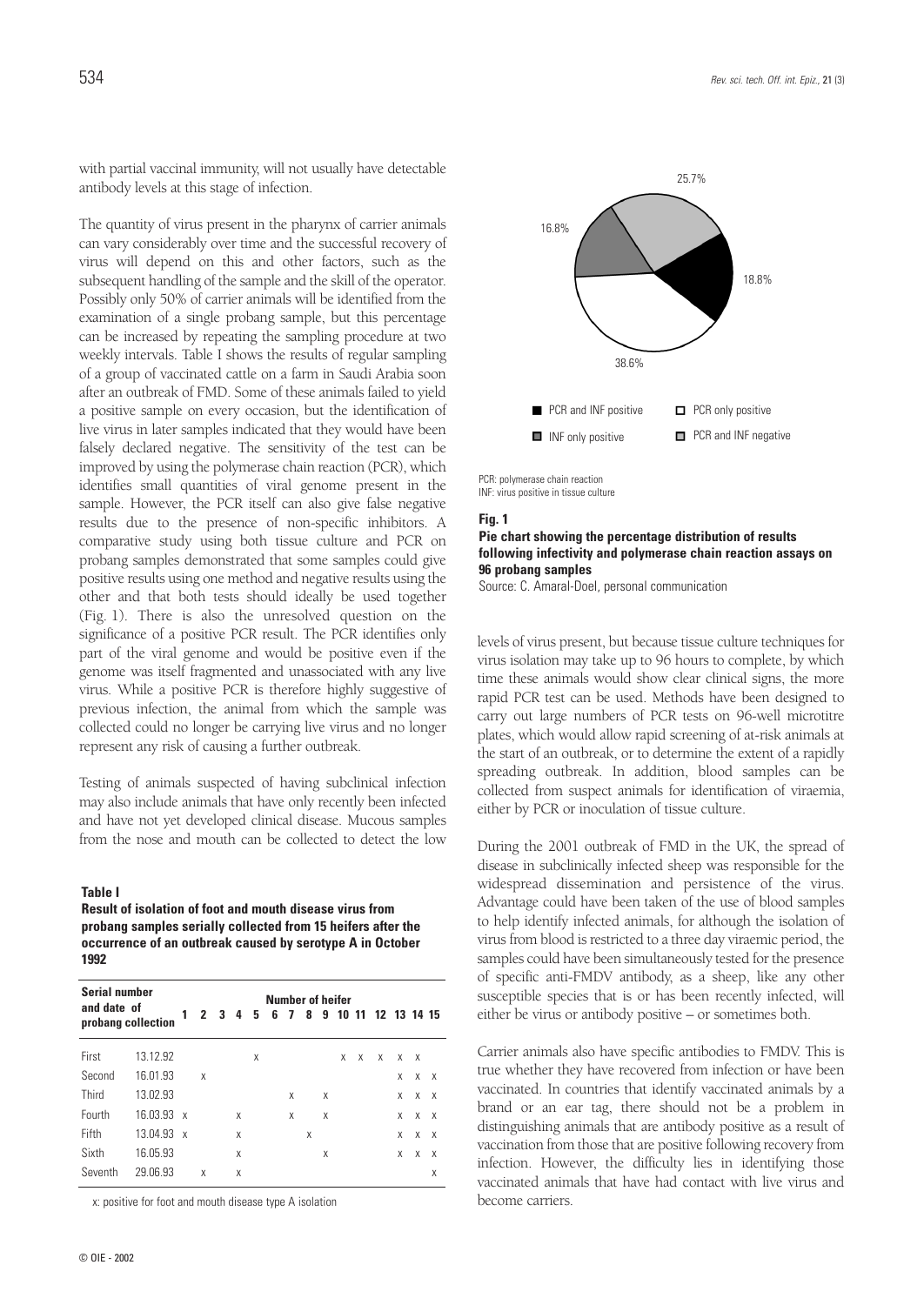### Antibody in saliva

Carrier animals have antibodies to FMDV. These can be detected in the serum (16) and also in the saliva. Specific immunoglobulin A (IgA) is present in saliva of recovered or vaccinated cattle and is elevated in the carrier animal, probably because of the constant low levels of virus maintaining the antigenic stimulus to the mucosal immune system. An enzymelinked immunosorbent assay (ELISA) has been developed to quantify this elevated level of specific IgA, to indicate the possibility that the animal from which the sample was collected could be a carrier (1). Some carrier cattle, however, fail to produce a level of IgA in their saliva significantly higher than non-carrier cattle and while this test has potential as a herd test, further refinement and increased sensitivity is required.

### Non-structural proteins

Foot and mouth disease virus has a positive sense, singlestranded ribonucleic acid (RNA) genome of 8,400 nucleotides that codes for twelve proteins, four of which are structural and make up the capsid of the virus and eight of which are nonstructural, which together allow the virus to replicate in an infected cell. The structural genes are identified as 1A, 1B, 1C and 1D, the non-structural as L, 2A, 2B, 2C, 3A, 3B, 3C and 3D. The functions of the proteins for which the non-structural genes code have not all been fully identified and it is beyond the scope of this paper to describe current opinions (17). However, the 3D gene should be mentioned as coding for the viral polymerase, and precipitating antibodies to this protein are detected in the viral infection-associated antigen (VIAA) test. The vaccine used to help control outbreaks of FMD is an inactivated preparation of whole virus particles in an oil or aluminium hydroxide/saponin adjuvant. There is no replication of the virus following vaccination and the vaccinated animal develops antibodies to the structural proteins of the virus present in the viral capsid. Some of these antibodies are neutralising and will protect the animal from subsequent infection. No viral replication means that there is no expression of the non-structural proteins (NSPs) and the animal will not develop antibodies to these proteins – although some vaccines do contain low levels of these NSPs depending on the manufacturing process, in particular 3D, and a low antibody response to the NSPs has been observed. This response is more obvious in animals that have been vaccinated several times.

Animals that have recently recovered from infection will have antibodies to the NSPs, because as the virus replicates in the tissues of the animals, these proteins will be expressed and stimulate the production of specific antibodies by the host. The detection of these antibodies can therefore be used to identify those animals that have been infected with FMD and which may still be carrying live virus. A variety of tests have been developed to detect these antibodies, including ELISA and enzyme-linked immuno-electrotransfer blot (EITB) (16), using pure NSP antigens expressed in viral (baculovirus) or plasmid (*Escherichia coli*) expression systems. These tests have been predominantly designed to detect NSP antibodies in cattle and are less useful in sheep and pigs. Sheep, in particular, probably because of the frequently subclinical nature of FMD, may fail to develop detectable levels of these antibodies. Even in cattle, considerable individual variation can be seen in the amount of antibody produced to each of the NSPs and consequently in the period of time after infection that antibody may be detected. The 2C antibodies may be detectable for twelve months, while the 3ABC antibodies persist for longer periods. The severity of the infection is likely to be the major influence on the levels and the subsequent duration of detection of the NSP antibodies.

In South America, the EITB, which uses a western blotting technique to detect the antibodies to five of the NSPs, 3A, 3B, 2C, 3D and 3ABC, was used very successfully to support the local FMD control programmes and the ultimate recognition by the OIE of freedom from FMD, particularly for regions of Brazil (3). A 3ABC ELISA was used to define the limits of the 1996 outbreak of FMD in the Balkans and antibody to the 3ABC polyprotein is considered the single most reliable indicator of infection (14).

However, a problem persists with the NSP tests on an individual animal level. Some cattle that have been vaccinated, particularly with a high potency vaccine as might be used in an outbreak in a previously FMD-free country, will fail to develop antibodies to the NSPs should they have contact with live virus. This is because their level of immunity prevents any significant viral replication and therefore expression of the NSPs. These animals could, however, become carriers of live virus. On a herd basis, even potent FMD vaccine will not protect 100% of the cattle and should the herd become exposed to live virus, some will support replicating virus, even though they do not show clinical disease and sero-convert to some of the NSPs, in particular to 3ABC. Thus, testing an entire herd makes it possible to diagnose a previous encounter with live virus and determine the potential for the presence of carriers, assuming, of course, that the entire herd was exposed to the same challenge. The test may fail if only a few animals were in contact with live virus, perhaps as an aerosol from a neighbouring infected farm and were all sufficiently immune to prevent the expression of the NSPs.

### Conclusion

The test for antibodies to NSPs is a significant advance in the detection of carrier animals. However, the test has limitations and cannot be used reliably on individual animals to exclude the possibility that the animal may be a carrier of live virus. Even when used on an entire herd, the test does not constitute a guarantee. The possibility of carrier animals creating fresh outbreaks is probably extremely small and this can be further reduced by probang and serological testing. Nevertheless,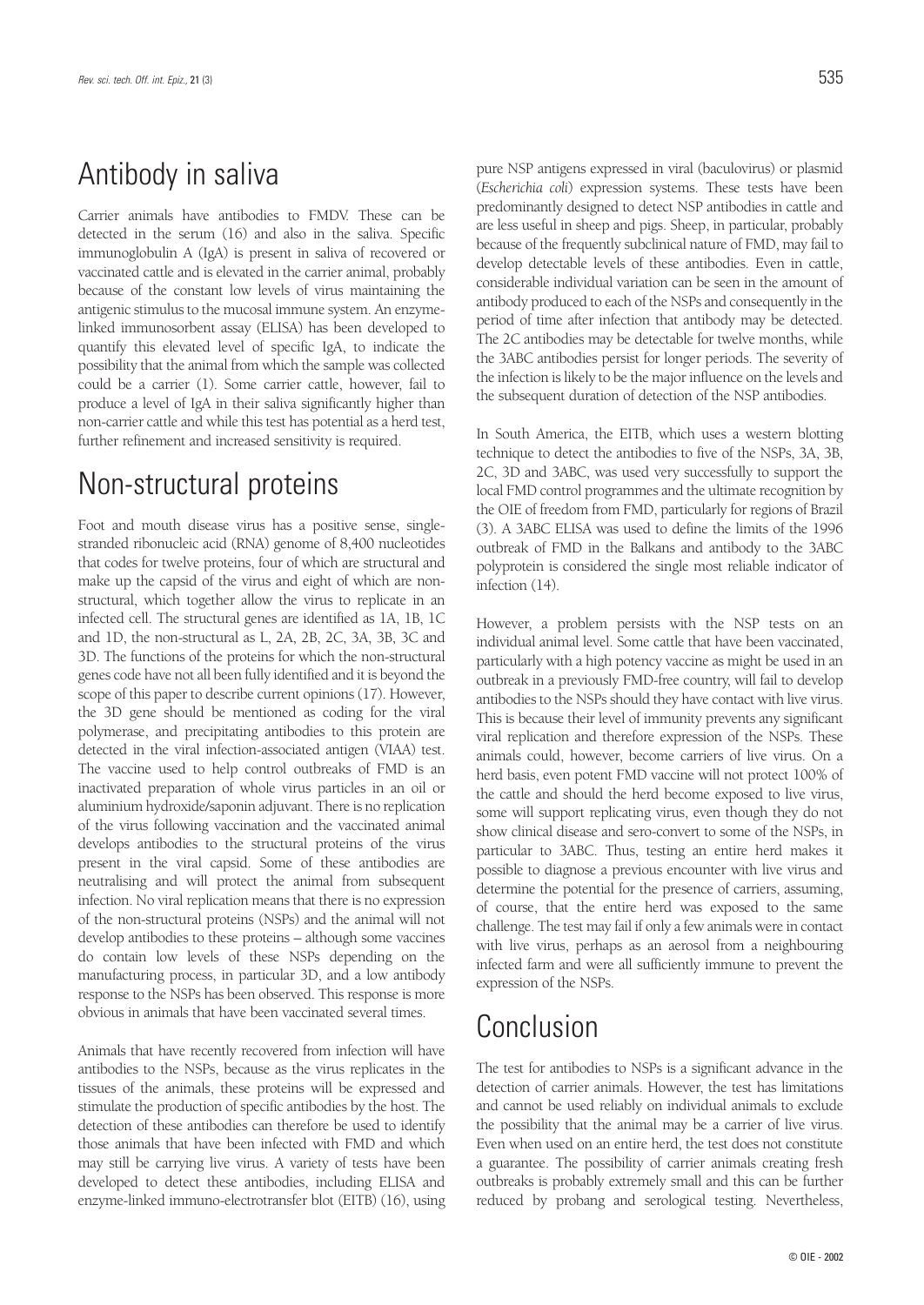■

however small the risk, if importing countries have a choice, they are likely to choose to import their live animals and animal products from areas where there is no FMD vaccination or possibility of the presence of carrier animals. Until the identification of carrier animals is 100% certain, FMD will remain the most significant constraint to trade of susceptible animals and their products.

### **Identification des animaux porteurs du virus de la fièvre aphteuse infectés de manière subclinique et différenciation par rapport aux animaux vaccinés**

R.P. Kitching

#### **Résumé**

Lors de l'apparition d'un foyer de fièvre aphteuse, les pays indemnes hésitent à recourir à la vaccination ; en effet, celle-ci risque de compliquer le recouvrement du statut de pays indemne requis par leurs partenaires commerciaux. Le problème ne réside pas dans la distinction entre les animaux vaccinés et les animaux guéris, les animaux vaccinés pouvant être reconnus par la pose d'une boucle auriculaire ou par une autre marque ; il s'agit plutôt d'identifier les animaux vaccinés qui sont devenus porteurs du virus à l'issue d'un contact avec le virus sauvage. Outre son manque de sensibilité, la méthode traditionnelle de la curette œsophagienne est très exigeante en temps et en moyens matériels de laboratoire. Toutefois, les épreuves sérologiques de remplacement, par exemple les tests fondés sur les anticorps dirigés contre les protéines non structurales ou sur des IgA spécifiques, ne sont pas elles non plus sensibles à 100 %. Ces nouvelles méthodes n'en offrent pas moins des garanties supplémentaires, puisqu'elles réduisent les risques de commercialisation d'animaux porteurs de virus et peuvent contribuer à circonscrire les limites d'un foyer. La vaccination utilisée comme méthode d'appoint pour juguler un foyer de fièvre aphteuse apparu dans un pays précédemment indemne a toujours des répercussions considérables sur le commerce des animaux sensibles à la fièvre aphteuse et de leurs produits.

#### **Mots-clés**

Diagnostic – Échanges internationaux – Fièvre aphteuse – Infection subclinique – Porteurs – Vaccination.

■

**Detección de ejemplares portadores del virus de la fiebre aftosa o con infección subclínica, y discriminación entre estos animales y los vacunados**

#### R.P. Kitching

#### **Resumen**

Los países libres de fiebre aftosa son reticentes a servirse de la vacunación en la hipótesis de que surgiera un brote, ya que luego pueden tener dificultades para recobrar la condición de país libre requerida por sus interlocutores comerciales. El problema no estriba en distinguir entre los animales vacunados y los que se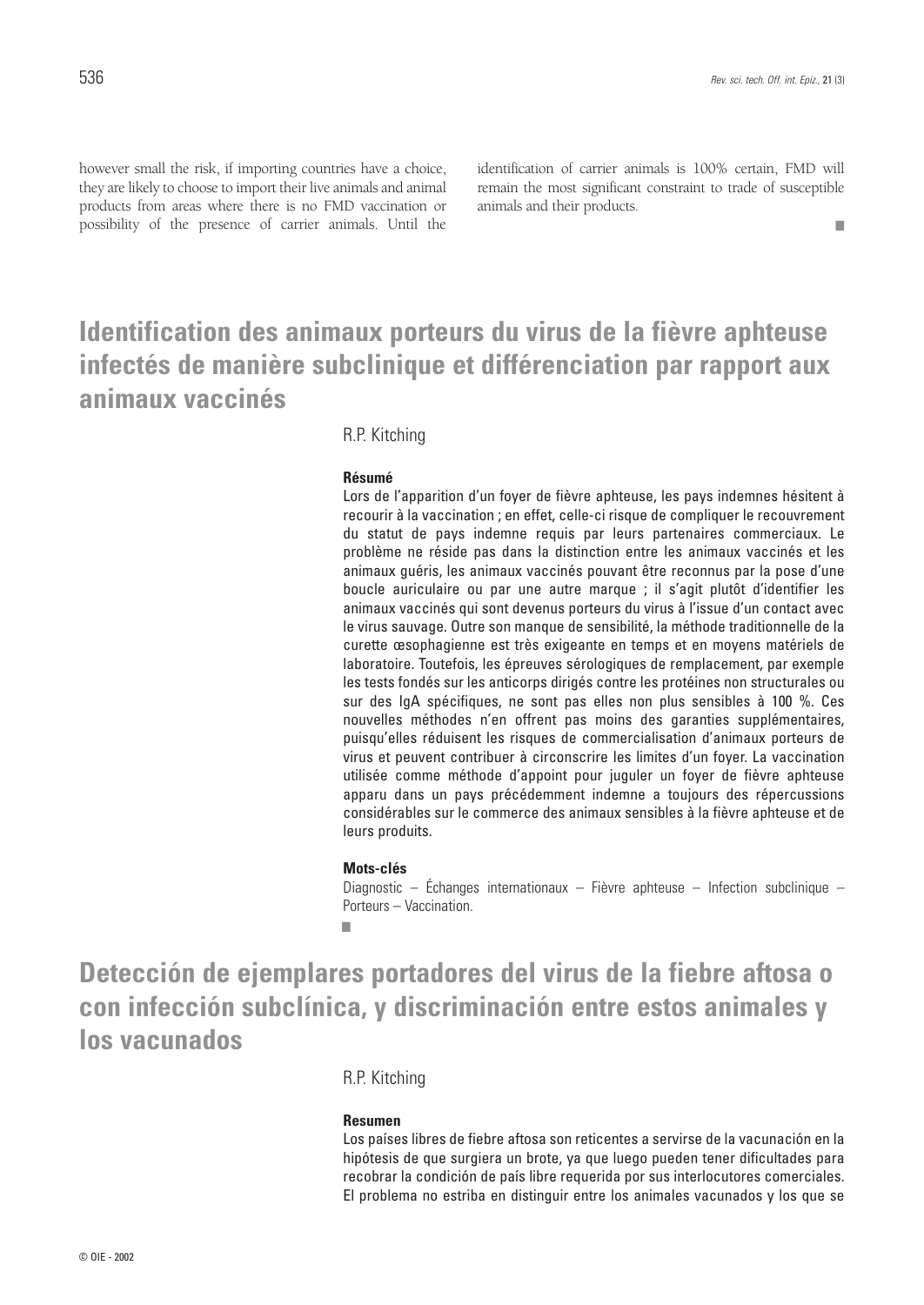han recuperado de la infección, ya que los ejemplares vacunados son identificados mediante crotales u otro tipo de marcas, sino más bien en detectar a los animales vacunados que, habiendo estado en contacto con el virus, se han convertido en portadores. La clásica prueba de la sonda esofágica carece de sensibilidad suficiente y requiere laboratorios bien dotados y mucha dedicación, pero las pruebas serológicas alternativas (como las que detectan anticuerpos contra proteínas no estructurales o reconocen la IgA específica) no presentan tampoco un 100% de sensibilidad. Estas nuevas pruebas, sin embargo, al reducir la probabilidad de que animales portadores penetren en el circuito comercial, ofrecen un mayor nivel de seguridad y pueden ayudar a definir los límites de un brote. En un país previamente libre de la enfermedad, el uso de vacunas como instrumento de lucha contra un brote de fiebre aftosa sigue teniendo importantes repercusiones sobre el comercio de animales susceptibles a la enfermedad y de sus derivados.

#### **Palabras clave**

Diagnóstico – Fiebre aftosa – Infección subclínica – Intercambios internacionales – Portadores – Vacunación.

■

### **References**

- 1. Amadori M., Haas B., Moos A. & Zerbini I. (2000). IgA response of cattle to FMDV infection in probang and saliva samples. European Commission for the control of foot-andmouth disease. Session of the Research Group of the Standing Technical Committee, 5-8 September, Borovets, Bulgaria. Food and Agriculture Organization, Rome, 86-106.
- 2. Beard C.W. & Mason P.W. (2000). Genetic determinants of altered virulence of Taiwanese foot-and-mouth disease virus. *J. Virol.*, **74**, 987-991.
- 3. Bergmann I.E., Astudillo V., Malirat V. & Neitzert E. (1998). Serodiagnostic strategy for estimation of foot-and-mouth disease viral activity through highly sensitive immunoassays using bioengineered nonstructural proteins. *Vet. Q.*, **20**/S2, 6-9.
- 4. David M., Torres A., Mebus C., Carrillo B.J., Schudel A., Fondevilla N., Blanco Viera J. & Marcovecchio F.E. (1993). – Further studies on foot-and-mouth virus in the llama. *Proc. Ann. Meet. U.S. anim. Hlth Assoc.*, **97**, 280-285.
- 5. Dawe P.S., Sørenson K., Ferris N.P., Barnett I.T., Armstrong R.M. & Knowles N.J. (1994). – Experimental transmission of foot-and-mouth disease virus from carrier African buffalo (*Syncerus caffer*) to cattle in Zimbabwe. *Vet. Rec*., **134**, 211-215.
- 6. Doel T.R., Williams L. & Barnett P.V. (1994). Emergency vaccination against foot-and-mouth disease: rate of development of immunity and its implication for the carrier state. *Vaccine*, **12**, 592-600.
- 7. Donaldson A.I. (1987). Foot-and-mouth disease: the principal lectures. *Irish vet. J.*, **41**, 325-327.
- 8. Donaldson A.I. & Kitching R.P. (1989). Transmission of footand-mouth disease by vaccinated cattle following natural challenge. *Res. vet. Sci.*, **46**, 9-14.
- 9. Dunn C.S. & Donaldson A.I. (1997). Natural adaptation to pigs of a Taiwanese isolate of foot-and-mouth disease virus. *Vet. Rec.*, **141**, 174-175.
- 10. Huang C.C., Lin Y.L., Huang T.S., Tu W.J., Lee S.H., Jong M.H. & Lin S.Y. (2001). – Molecular characterization of foot-and-mouth disease virus isolated from ruminants in Taiwan in 1999 to 2000. *Vet. Microbiol.*, **81**, 193-205.
- 11. Hughes G.J., Mioulet V., Kitching R.P., Woolhouse M.E.J., Andersen S. & Donaldson A.I. (2002). – Foot-and-mouth disease virus infection of sheep: implications for diagnosis and control. *Vet. Rec.* (in press).
- 12. Illott M.C., Salt J.S., Gaskell R.M. & Kitching R.P. (1997). Dexamethasone inhibits virus production and the secretory IgA response in oesophageal-pharyngeal fluid in cattle persistently infected with foot-and-mouth disease virus. *Epidemiol. Infect.*, **118**, 181-187.
- 13. Kitching R.P. & Donaldson A.I. (1987). Collection and transportation of specimens for vesicular virus investigation. *Rev. sci. tech. Off. int. Epiz.*, **6** (1), 263-272.
- 14. MacKay D.K.J. (1998). Differentiating infection from vaccination in foot-and-mouth disease. *Vet. Q.*, **20**/S2, 2-5.
- 15. O'Donnell V.K., Pacheco J.M., Henry T.M. & Mason P.W. (2001). – Subcellular distribution of the foot-and-mouth disease virus 3A protein in cells infected with viruses encoding wild-type and bovine-attenuated forms of 3A. *Virology*, **287**, 151-162.
- 16. Office International des Epizooties (OIE) (2001). Foot and mouth disease, Chapter 2.1.1. *In* Manual of standards for diagnostic tests and vaccines, 4th Ed., 2000. OIE, Paris, 77- 92.